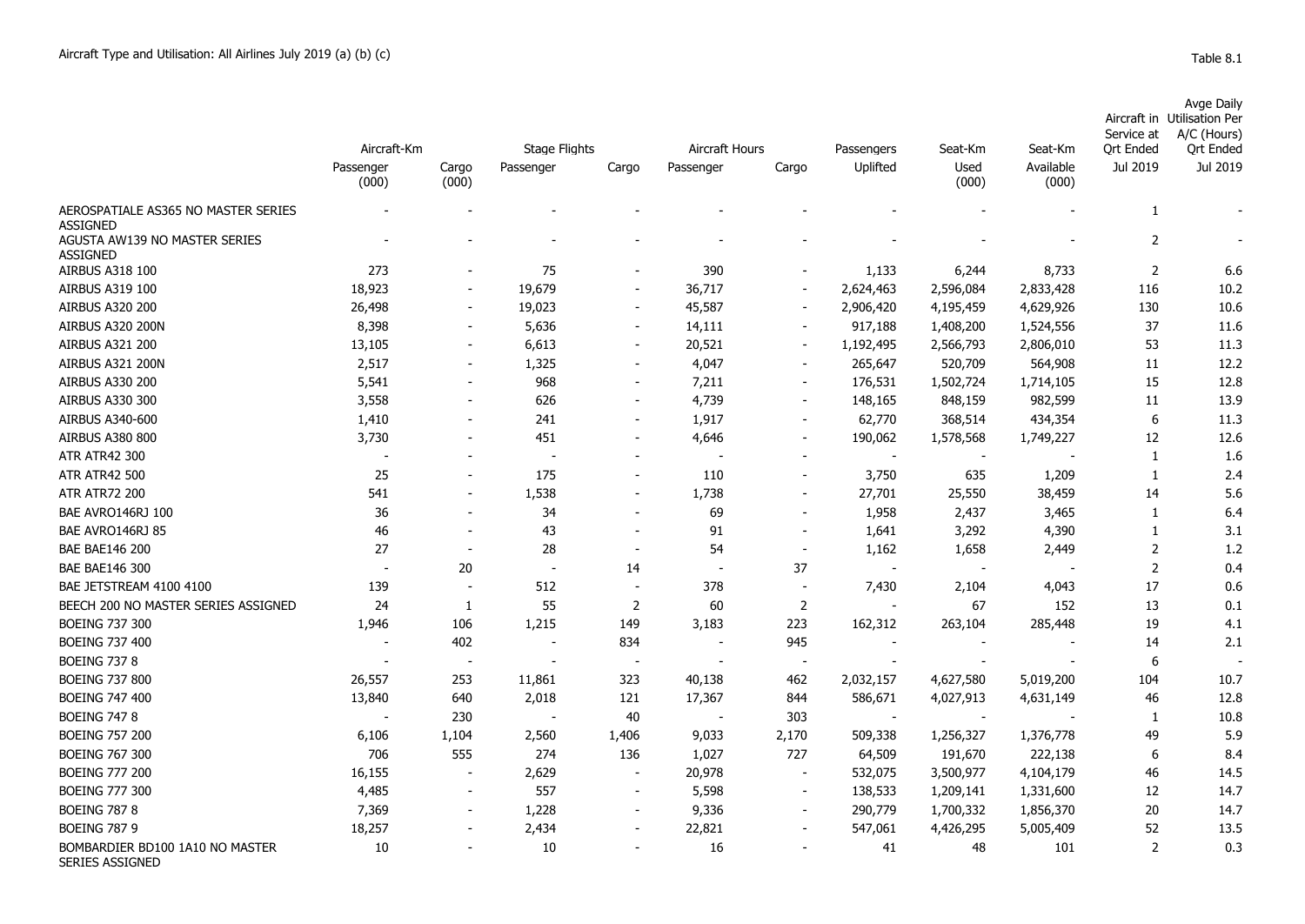|                                                           | Aircraft-Km              |                          | <b>Stage Flights</b>     | <b>Aircraft Hours</b>    |                          | Passengers               | Seat-Km                  | Seat-Km                  | Service at<br><b>Ort Ended</b> | Avge Daily<br>Aircraft in Utilisation Per<br>A/C (Hours)<br><b>Ort Ended</b> |          |
|-----------------------------------------------------------|--------------------------|--------------------------|--------------------------|--------------------------|--------------------------|--------------------------|--------------------------|--------------------------|--------------------------------|------------------------------------------------------------------------------|----------|
|                                                           | Passenger<br>(000)       | Cargo<br>(000)           | Passenger                | Cargo                    | Passenger                | Cargo                    | Uplifted                 | Used<br>(000)            | Available<br>(000)             | Jul 2019                                                                     | Jul 2019 |
| BOMBARDIER BD700 1A10 NO MASTER<br><b>SERIES ASSIGNED</b> | 80                       |                          | 42                       | $\overline{\phantom{a}}$ | 105                      | $\blacksquare$           | 119                      | 278                      | 1,000                          | 8                                                                            | 0.3      |
| BOMBARDIER BD700 1A11 NO MASTER<br><b>SERIES ASSIGNED</b> | 17                       | $\overline{a}$           | 15                       | $\overline{\phantom{a}}$ | 24                       | $\overline{\phantom{a}}$ | 50                       | 63                       | 234                            | $\mathbf{1}$                                                                 | 0.6      |
| BRITTEN NORMAN BN2A UNDESIGNATED<br><b>MASTER SERIES</b>  | 15                       | $\overline{\phantom{0}}$ | 392                      | $\blacksquare$           | 116                      | $\sim$                   | 1,538                    | 71                       | 117                            | 2                                                                            | 2.0      |
| CANADAIR CL600 2B16 600                                   | 95                       |                          | 75                       |                          | 140                      |                          | 369                      | 480                      | 950                            | 8                                                                            | 0.3      |
| CESSNA 310 NO MASTER SERIES ASSIGNED                      |                          |                          |                          |                          |                          |                          |                          |                          |                                | 3                                                                            |          |
| CESSNA 402 NO MASTER SERIES ASSIGNED                      |                          |                          |                          |                          |                          |                          |                          |                          |                                | 1                                                                            |          |
| CESSNA 404 NO MASTER SERIES ASSIGNED                      | $\overline{\phantom{a}}$ |                          | $\blacksquare$           |                          | $\overline{\phantom{a}}$ |                          |                          | $\overline{\phantom{a}}$ | $\overline{\phantom{a}}$       | $\overline{4}$                                                               |          |
| CESSNA 510 NO MASTER SERIES ASSIGNED                      | 14                       |                          | 23                       |                          | 31                       |                          |                          | 29                       | 55                             | 5                                                                            | 0.1      |
| CESSNA 525 NO MASTER SERIES ASSIGNED                      | $\overline{7}$           | $\overline{a}$           | 6                        | $\blacksquare$           | 13                       |                          | $\blacksquare$           | 9                        | 35                             | $\overline{2}$                                                               | 0.3      |
| CESSNA 560 NO MASTER SERIES ASSIGNED                      | 45                       | $\overline{\phantom{a}}$ | 37                       | $\overline{\phantom{a}}$ | 72                       |                          |                          | 205                      | 405                            | 5                                                                            | 0.3      |
| <b>CESSNA F406 NO MASTER SERIES</b><br><b>ASSIGNED</b>    | $\overline{\phantom{a}}$ | 23                       | $\overline{a}$           | 61                       | $\sim$                   | 63                       | $\overline{a}$           |                          |                                | 6                                                                            | 0.3      |
| DASSAULT FALCON 2000 NO MASTER<br><b>SERIES ASSIGNED</b>  | 13                       |                          | 10                       | $\overline{\phantom{a}}$ | 19                       |                          | 29                       | 32                       | 120                            | 2                                                                            | 0.3      |
| DASSAULT FALCON 7X NO MASTER SERIES<br><b>ASSIGNED</b>    | 22                       | ÷,                       | 22                       | $\overline{\phantom{a}}$ | 32                       |                          | 73                       | 66                       | 301                            | 4                                                                            | 0.5      |
| DE HAVILLAND DHC6 400                                     | 51                       | ٠                        | 304                      | $\overline{\phantom{a}}$ | 281                      | ٠                        | 3,170                    | 554                      | 972                            | 3                                                                            | 3.2      |
| DE HAVILLAND DHC8 400                                     | 4,249                    | $\overline{\phantom{a}}$ | 9,890                    | $\sim$                   | 12,310                   | $\blacksquare$           | 644,633                  | 282,734                  | 331,406                        | 54                                                                           | 7.1      |
| <b>DORNIER 228 200</b>                                    | 43                       |                          | 459                      | $\blacksquare$           | 213                      |                          | 5,544                    | 551                      | 813                            | 3                                                                            | 1.9      |
| DORNIER 328 NO MASTER SERIES<br><b>ASSIGNED</b>           | $\overline{\phantom{a}}$ |                          | $\overline{\phantom{a}}$ | $\blacksquare$           | $\overline{\phantom{a}}$ |                          |                          |                          |                                |                                                                              | 2.7      |
| EMBRAER EMB135 NO MASTER SERIES<br><b>ASSIGNED</b>        | 268                      | $\overline{\phantom{a}}$ | 528                      | $\overline{\phantom{a}}$ | 633                      | $\overline{\phantom{0}}$ | 11,196                   | 6,100                    | 9,917                          | 4                                                                            | 4.0      |
| <b>EMBRAER EMB145 NO MASTER SERIES</b><br>ASSIGNED        | 899                      | $\blacksquare$           | 1,698                    | $\overline{\phantom{a}}$ | 2,041                    | $\blacksquare$           | 45,575                   | 25,596                   | 44,120                         | 17                                                                           | 3.3      |
| <b>EMBRAER EMB505 NO MASTER SERIES</b><br><b>ASSIGNED</b> | 39                       |                          | 46                       | $\overline{a}$           | 68                       |                          | $\overline{\phantom{a}}$ | 157                      | 345                            | $\overline{4}$                                                               | 0.3      |
| EMBRAER EMB550 NO MASTER SERIES<br><b>ASSIGNED</b>        | 29                       |                          | 27                       | ٠                        | 44                       |                          | 122                      | 125                      | 289                            | 1                                                                            | 0.8      |
| EMBRAER ERJ170 100                                        | 547                      |                          | 879                      | $\overline{a}$           | 1,218                    |                          | 56,173                   | 35,125                   | 41,606                         | 6                                                                            | 6.2      |
| EMBRAER ERJ170 200                                        | 1,341                    | $\blacksquare$           | 2,028                    | $\overline{\phantom{a}}$ | 2,942                    | $\blacksquare$           | 150,309                  | 100,971                  | 118,011                        | 11                                                                           | 8.4      |
| EMBRAER ERJ190 100                                        | 2,564                    | $\blacksquare$           | 2,503                    | $\blacksquare$           | 4,652                    | $\blacksquare$           | 200,583                  | 203,106                  | 251,251                        | 17                                                                           | 7.7      |
| EMBRAER ERJ190 200                                        | 918                      |                          | 1,152                    | $\overline{\phantom{a}}$ | 1,882                    | $\overline{\phantom{a}}$ | 113,762                  | 92,941                   | 108,531                        | $\overline{7}$                                                               | 7.6      |
| <b>GULFSTREAM GV NO MASTER SERIES</b><br><b>ASSIGNED</b>  | 62                       | $\blacksquare$           | 22                       | $\blacksquare$           | 78                       | $\overline{\phantom{a}}$ | 148                      | 428                      | 1,048                          | 3                                                                            | 0.8      |
| <b>GULFSTREAM GVI NO MASTER SERIES</b><br><b>ASSIGNED</b> | 50                       | $\blacksquare$           | 18                       | $\blacksquare$           | 61                       | $\blacksquare$           | 50                       | 151                      | 617                            | 3                                                                            | 0.7      |
| HAWKER HAWKER 800 NO MASTER SERIES<br><b>ASSIGNED</b>     | 72                       |                          | 60                       |                          | 112                      |                          | $\overline{a}$           | 306                      | 625                            | 6                                                                            | 0.2      |
| SAAB 2000 NO MASTER SERIES ASSIGNED                       | 232                      |                          | 653                      |                          | 623                      |                          | 12,579                   | 5,025                    | 11.575                         | 12                                                                           | 1.9      |